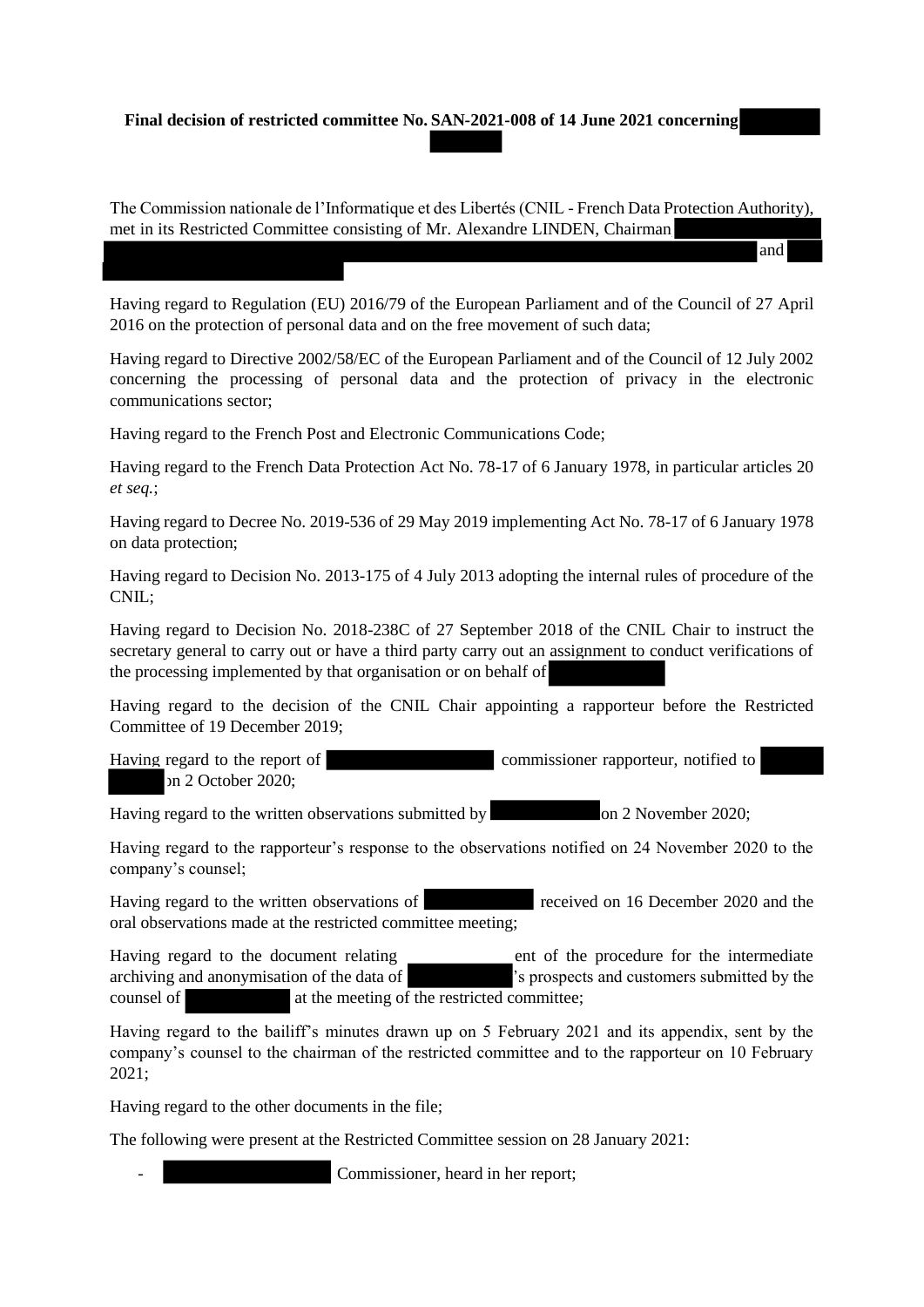In their capacity as representatives of

- […]

having last spoken;

The restricted committee adopted the following draft decision:

# **I. Facts and proceedings**

- 1. (hereinafter "the company") is a simplified joint stock company with a single shareholder, created in 2012. Its registered office is located at It is chaired by a simplified joint stock company, located at the same address.
- 2. The company publishes the website, which has been accessible in France and Spain since 2015, Italy since 2016, and Portugal since 2017. It is a sales were only available if you had created an account on the site. Since then, sales are visible without the need to create an account prior to viewing them. However, to make a purchase, it is still necessary to create an account on the website. In 2018, the company had users in France, users in Spain, users users in Italy, and users in Portugal.
- 3. In 2018, the company generated revenue of approximately euros and a net profit of approximately euros. In 2019, it generated revenue of euros and a net profit of approximately euros. In 2020, the Company generated revenue of approximately euros and a net profit of approximately euros. In 2018, employed approximately 150 persons.
- 4. On 13 November 2018, pursuant to the CNIL chair's Decision No. 2018-238C of 27 September 2018, a CNIL delegation carried out an audit at the premises of The purpose of this audit was to verify compliance by the company with all the provisions of Regulation (EU) 2016/679 of the European Parliament and of the Council of 27 April 2016 (hereinafter "the Regulation" or "GDPR") and with the amended Act No. 78-17 of 6 January 1978 on data protection (hereinafter "the amended Act of 6 January 1978" or "the French Data Protection Act").
- 5. The audit focused on the processing of personal data of the company's customers and prospects. The verifications concerned in particular the retention periods for personal data are kept, the information provided to data subjects regarding the processing carried out by the company, compliance with requests for the erasure of personal data from data subjects, the obligation to ensure data security and the obligation to obtain the consent of the data subject to receive marketing messages by e-mail.
- 6. At the end of the audit, minutes No. 2018-238/1 were notified to the company by letter dated 19 November 2018. The company sent the CNIL, by e-mail sent that same day, the additional documents requested at the end of the audit.
- 7. By e-mail of 5 February 2019, the company provided the delegation with several additional documents on its own initiative, including a document entitled "Personal data storage procedure".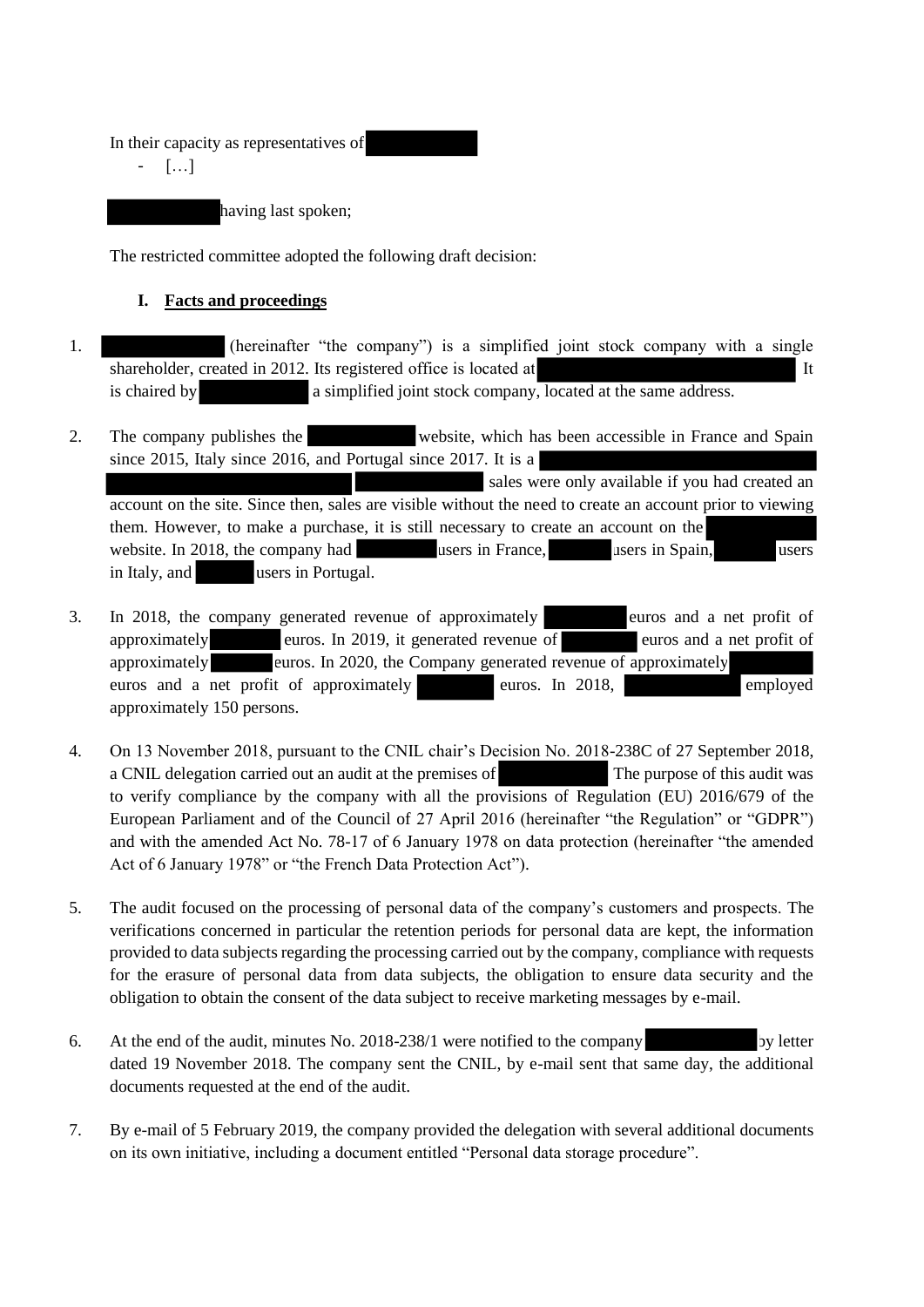- 8. As the investigations established the cross-border nature of the processing concerned, the CNIL informed all the European supervisory authorities on 27 August 2019, in accordance with Article 56 of the GDPR, of its competence to act as lead supervisory authority, and thus opened the procedure for the declaration of the authorities concerned in this case.
- 9. On 27 September 2019, the CNIL Chair submitted a draft order to the authorities concerned. Following this communication, three authorities raised relevant and reasoned objections within the meaning of Article 60 GDPR, requesting for two of them that the draft order be amended into a draft penalty, and more specifically an administrative fine for one of the two authorities. In support of this request, the authorities concerned highlighted the number of breaches, the number of data subjects, and the size of the company.
- 10. In order to complete its investigations, on 6 February 2020, pursuant to the aforementioned Decision No. 2018-238C, the CNIL carried out an online audit of all processing accessible from the domain.
- 11. This audit focused more specifically on the methods of informing the data subjects on the website and on the depositing of cookies on the users' terminal when they arrive on the site.
- 12. Following the audit, minutes No. 2018-238/2 were notified to the company by letter dated 19 February 2020. The company sent the CNIL, by emails dated 4 March and 9 July 2020, the additional documents and information requested at the end of the audit.
- 13. On 13 January 2021, a delegation from the CNIL, pursuant to the aforementioned Decision No. 2018- 238C, carried out a new online audit of any processing accessible from the omain. As the company indicated that changes had been made to the way in which cookies are deposited, it was decided to carry out a new audit in order to update the findings made on 6 February 2020.
- 14. At the end of the audit, minutes No. 2018-238/3 were notified to the company by letter dated 14 January 2021. By e-mail dated 26 January 2021, the company sent the Commission the additional documents requested during the inspection.
- 15. In order to examine these items, the CNIL chair appointed as rapporteur on 19 December 2019, pursuant to Article 22 of the amended Act of 6 January 1978.
- 16. At the end of her investigation, on 2 October 2020, the rapporteur sent a report detailing the breaches of the GDPR that she considered to have occurred in this case and indicating to the company that it had a period of one month in which to submit its written observations pursuant to the provisions of Article 40 of Decree No. 2019-536 of 29 May 2019.
- 17. This report proposed to the CNIL's restricted committee to pronounce an injunction to bring the processing into line with the provisions of articles L. 34-5 of the French Post and Electronic Communications Code (hereinafter, "CPCE"), 82 of the French Data Protection Act, and 5(1)(e), 13, 17 et 32 of the GDPR, accompanied by a penalty fine at the end of a period of three months following notification of the decision of the restricted committee as well as an administrative fine. It also proposed that this decision be made public and that the company no longer be identifiable by name upon expiry of a period of two years following its publication.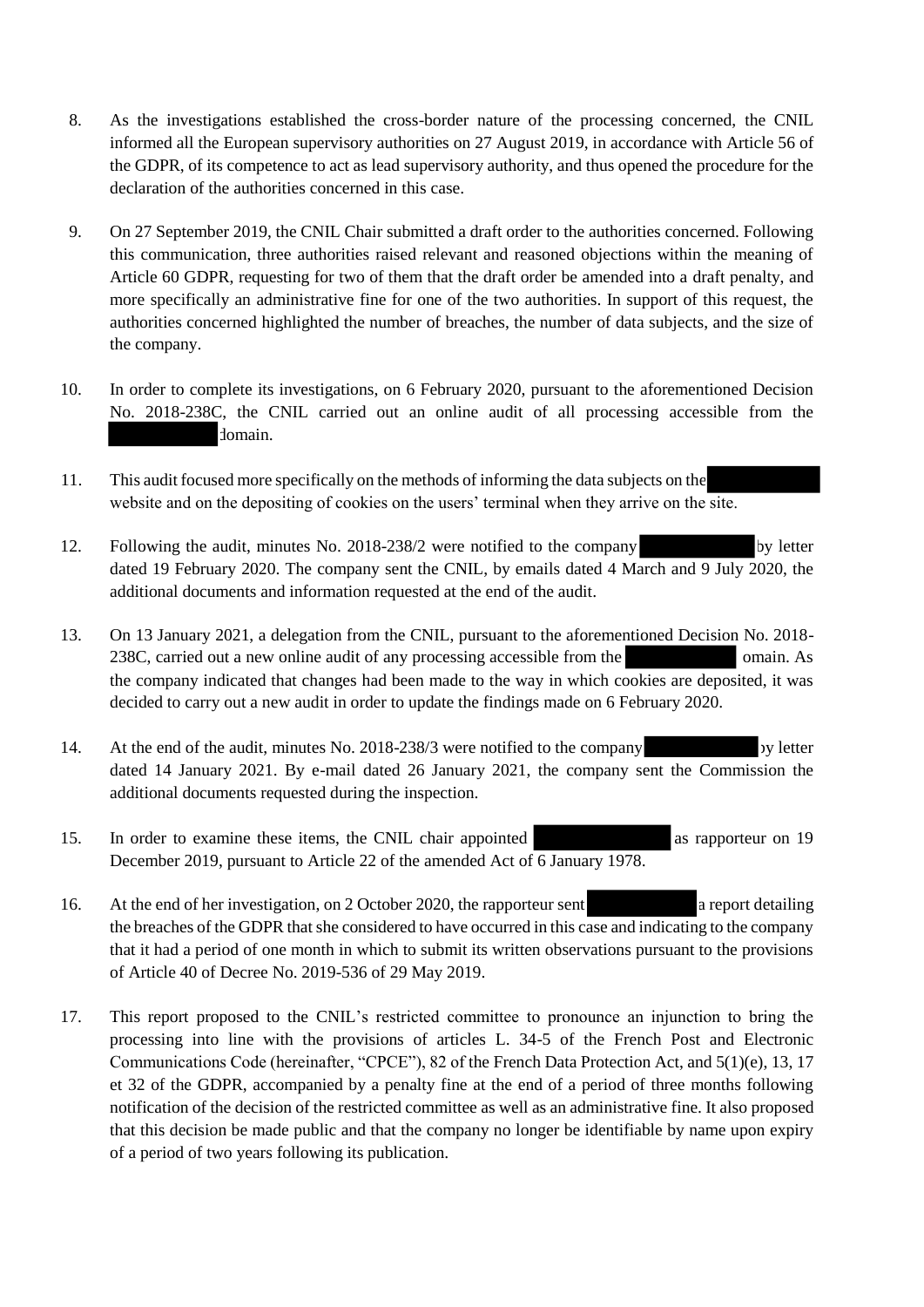- 18. On 2 November 2020, through its counsel, the company submitted observations.
- 19. On 5 November 2020, the company was sent a notice to attend the meeting of the restricted committee on 10 December 2020.
- 20. On 13 November 2020, the rapporteur asked for time to respond to the observations made by By e-mail of 16 November 2020, the chairman of the restricted committee informed the rapporteur that she had an additional eight days to submit her observations. By letter dated 24 November 2020, the company was informed that it had also been granted an additional period of eight days and that, as a result, the meeting of the restricted committee initially scheduled for 10 December 2020 was postponed.
- 21. On 16 December 2020, the company submitted further observations in response to those of the rapporteur.
- 22. On 11 January 2021, the CNIL sent the company a notice to attend the restricted committee meeting on 28 January 2021.
- 23. The company and the rapporteur presented oral observations at that meeting.
- 24. On 19 May 2021, a draft decision was submitted to the concerned supervisory authorities as part of the cooperation procedure, on the basis of Article 60 of the GDPR.
- 25. This draft decision did not give rise to relevant and reasoned objections.

#### **II. Reasons for the decision**

### **A. On the breach of the obligation to specify and comply with a personal data retention period in proportion to the purpose of the processing in accordance with Article 5(1)(e) GDPR**

- 26. According to Article 5(1)(e) of the Regulation, personal data must be *"kept in a form which permits identification of data subjects for no longer than is necessary for the purposes for which the personal data are processed; personal data may be stored for longer periods insofar as the personal data will be processed solely for archiving purposes in the public interest, scientific or historical research purposes or statistical purposes in accordance with Article 89(1) subject to implementation of the appropriate technical and organisational measures required by this Regulation in order to safeguard the rights and freedoms of the data subject ('storage limitation')".*
- 27. The rapporteur noted that, during the audit on 13 November 2018, the company told the delegation that no retention period for the personal data of customers (customers being, according to the company, holders of an account on the site who have already made at least one purchase) and prospects (holders of an account on the site who have never made a purchase) had been determined, and that it did not lawfully delete or archive such data at the end of a defined period.
- 28. In its defence, although it did not mention it during the audit, the company first argued that a retention period policy had been specified as early as 26 October 2018, so that it could not be accused of any breach for failure to specify retention periods.
- 29. In its observations of 16 December 2020, the company then indicated that the data of customers and prospects used for the purposes of marketing or managing their account was now retained in the active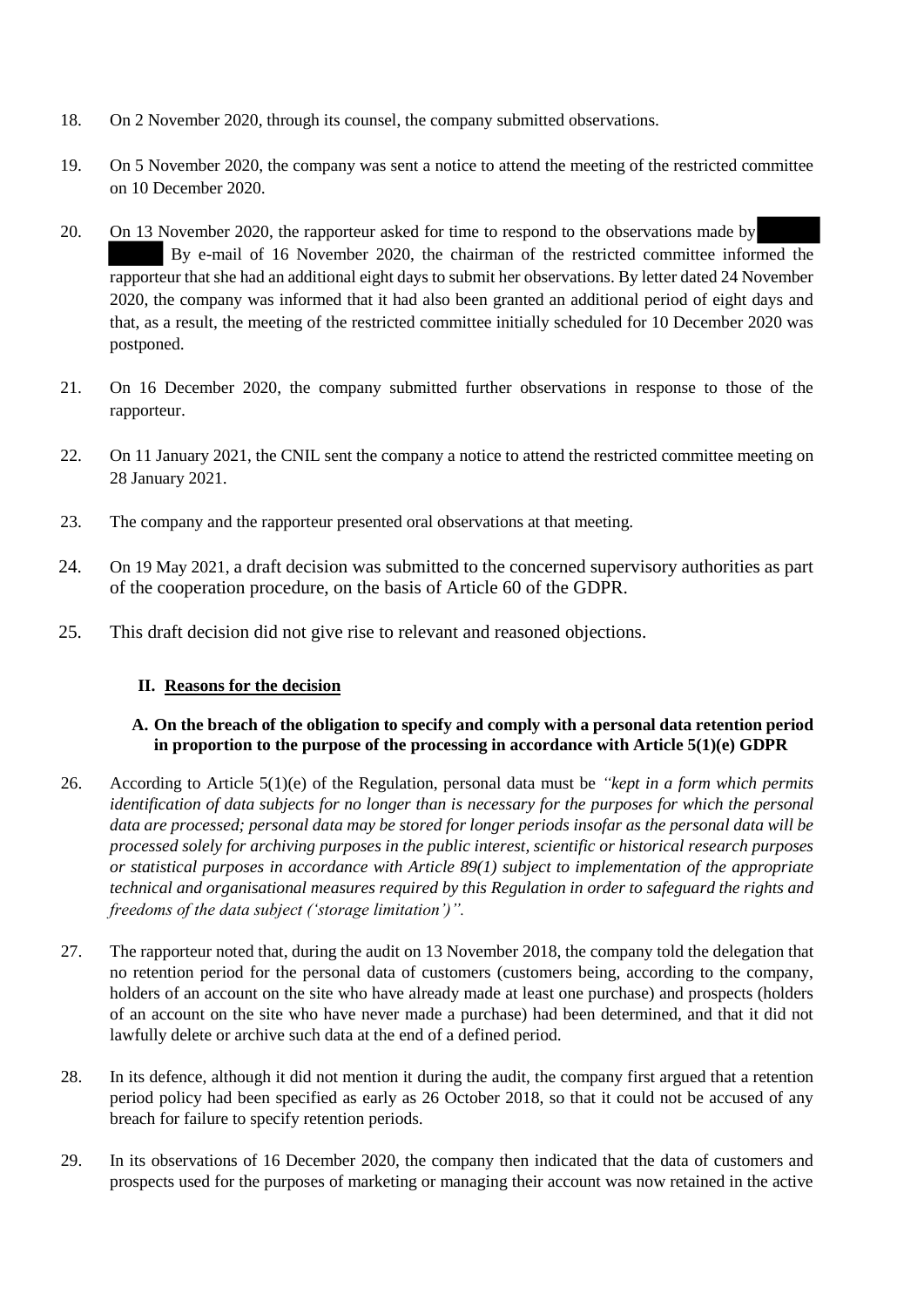database until their account is deleted or, in the event of inactivity, for three years from the last time they signed in to their account. At the end of those periods, the company specified that only the data necessary for pre-litigation or litigation purposes are archived until the date corresponding to the statute of limitations justifying their retention, after which they would be deleted.

- 30. Finally, at the meeting of the restricted committee and after the investigation procedure had been closed, the company produced a document intended to provide proof of the deployment of an intermediate archiving procedure and a data anonymisation process. By e-mail dated 10 February 2021, the company sent, through its counsel, a report drawn up on 5 February 2021, as well as its appendix, relating to the anonymisation process for the data of s prospects and customers.
- 31. **According to the restricted committee**, with regard to the specification of retention periods applicable to the data of 's customers and prospects, it should first be noted that the document entitled "Personal Data Retention Procedure" is dated 26 October 2018, i.e. prior to the audit. However, it was not communicated to the delegation until two months after the audit, on 5 February 2019, and on the day of the audit, 13 November 2018, the company informed the delegation that *"no retention period is implemented in the database"*.
- 32. The restricted committee then noted that during the audit of 13 November 2018, the delegation noted the presence, in the active database, of personal data of 16,653 persons who had not placed an order in more than five years, without the company being able to provide an explanation or justification as to the length of the retention period or to provide proof of more recent contact with the said customers (exchanges with customer service, clicking on a promotional link in an e-mail, etc.). In addition, the restricted committee found that, in response to a request for additional data from CNIL, on 4 March 2020 the company provided an Excel table, which shows the retention in its database of personal data of more than 130,000 persons who have not signed in to their customer account in more than five years.
- 33. Consequently, while the restricted committee notes that now implements retention periods, compliance with which makes it possible to comply with the provisions of Article 5(1)(e) GDPR – by guaranteeing that the data are not retained for longer than is necessary for the purposes for which they are processed – it considers, in any case, that on the day of the audit, the retention policy was not complied with and that the data was retained for excessive periods. The CNIL's supervisory delegation found that personal data were kept for much longer periods than those specified in the aforementioned document, and that those periods did not appear to be appropriate for the purposes for which the data were processed.
- 34. Moreover, the restricted committee considered that the company had not provided, as at the closing date of the investigation, any evidence of compliance on this point. In any event, it considers that, in accordance with Article 40 of the decree of 29 May 2019 issued for the application of the "French Data Protection Act", the information provided at the meeting of 28 January 2021 is not, as it stands, sufficient to give an opinion at this stage on whether it has been brought in compliance with Article 5(1)(e) GDPR.
- 35. In the light of all these elements, the restricted committee considered that the breach of Article 5(1)(e) GDPR has been established, and that the company had not completely come into compliance by the closing date of the investigation.

## **B. On the breach of the obligation to inform individuals pursuant to Articles 13 GDPR**

36. Article 13 GDPR requires the data controller to provide, at the time the data is collected, information on its identity and contact details, that of its data protection officer, the purposes and legal basis of the processing, the recipients or categories of recipients of the personal data, transfers of personal data where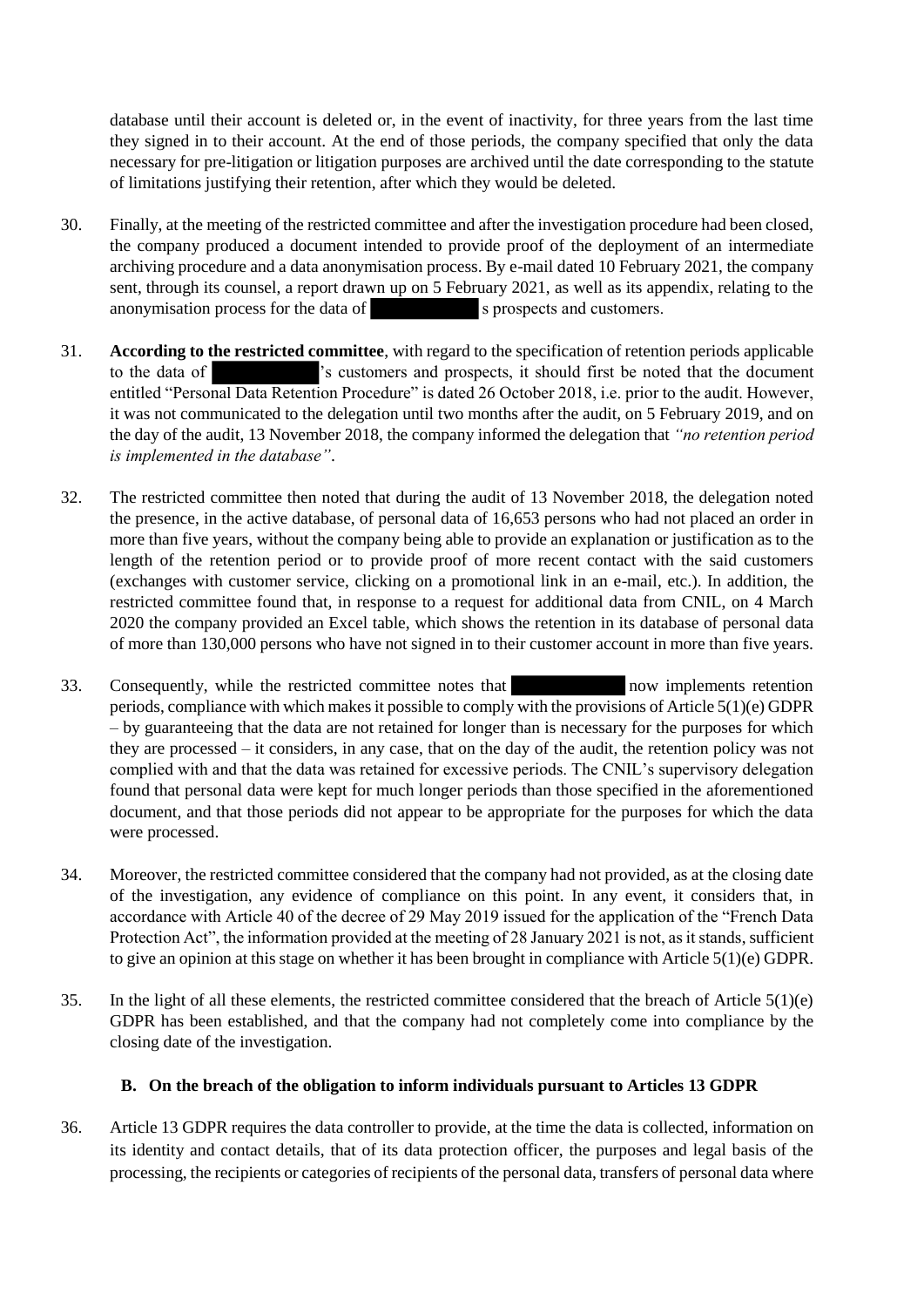applicable, the retention period of the personal data, the rights of individuals and the right to lodge a complaint with a supervisory authority.

- 37. The rapporteur notes that, as it appears from the findings of the on-site inspection conducted on 13 November 2018 and the online audit of 6 February 2020, the information made available to users of the website was not complete within the meaning of Article 13 of the Regulation. In fact, certain mandatory information provided for by that Article – namely the contact details of the data protection officer, the retention periods, the legal bases of processing and certain data protection rights – were not brought to the attention of the data subjects on the website, whether through the general terms and conditions of sale, the "legal and personal data notices" or the personal data retention policy.
- 38. In its defence, the company stated that it had made corrections in the course of the proceeding, in order to provide information that complied with the requirements of the GDPR.
- 39. **According to the restricted committee, firstly**, with regard to the contact details of the data protection officer, the restricted committee noted that the company acknowledged that these were not present on the website until the notification of the penalty report, but specified that it was nevertheless possible to send it a request via an "unsubscribe and unregister" section within a contact form.
- 40. On this point, the restricted committee recalls first of all that, although it may be a useful modality, allowing customers and prospects to be put in touch with the data protection officer via a contact form dedicated to "unsubscribing and unregistering" is not a measure likely to enable compliance with the provisions of Article 13 GDPR, which requires the provision of the "contact details" for the data protection officer. Moreover, the restricted committee finds that, as at the date of the on-site inspection of 13 November 2018, the contact form was accessible from a *"Customer Service – Contact Us"* section, which, it is specified, can be used to ask *"questions about an order or for information about [the] products [of the company]"*. In such circumstances, data subjects could not spontaneously expect to be put in touch with the data protection officer to exercise their rights under the GDPR. In any event, individuals may wish to use the data protection officer's contact details to send requests to exercise rights that are not limited to requests for unsubscribing and unregistering, such as a right of access request.
- 41. Under such conditions, the restricted committee therefore considers that the company breached the provisions of Article 13 GDPR.
- 42. The restricted committee nevertheless notes that the company had adopted measures in the context of the penalty proceeding and had demonstrated having brought into compliance its data protection policy, which now contains the contact details of the data protection officer.
- 43. **Secondly**, with regard to data retention periods, the company indicated that it had informed the CNIL by email on 5 February 2019 that its data retention policy had been made available to data subjects on its website following the on-site inspection on 13 November 2018.
- 44. In this respect, the restricted committee first notes that the observations made during the inspection of 13 November 2018 attest to the absence of information on retention periods in the "legal and personal data notices", the "general terms of sale" or any other document available on the company's website. The restricted committee then notes that, although during the online inspection of 6 February 2020, the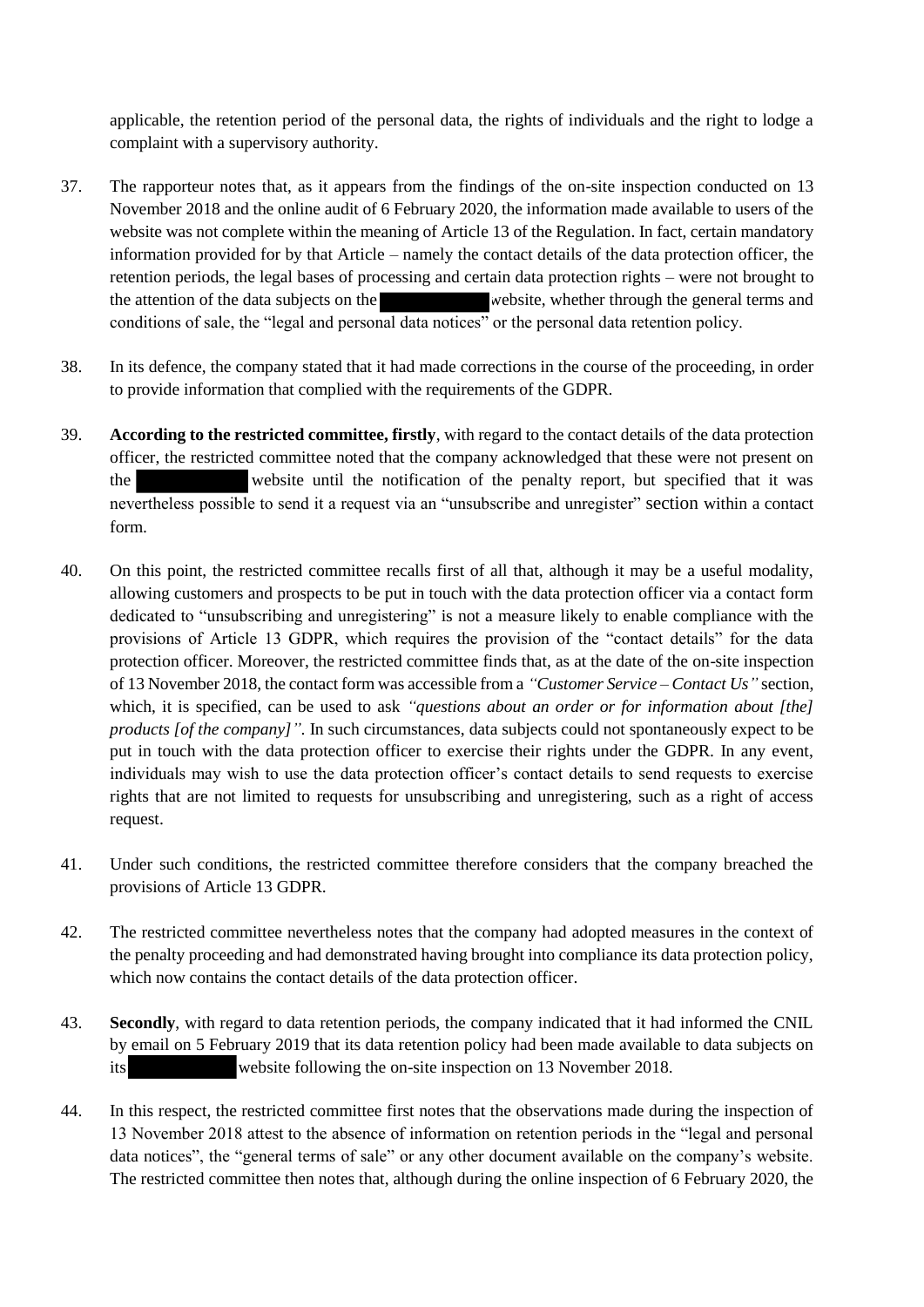delegation noted the presence of a link to a personal data retention policy, it also noted that the link was inactive. The policy was therefore inaccessible to users, as it was not otherwise available on the site.

- 45. Under such circumstances, the restricted committee considers that the breach of Article 13 of the GDPR is indeed demonstrated on this point, since the personal data are collected from the data subject and the information on the retention periods is among the information that must be communicated in this case, in that it makes it possible to guarantee fair and transparent processing of the personal data concerned. Thus, for example, information on retention periods allows data subjects to know how long the data are kept by the controller and, consequently, how long they can exercise their right of access.
- 46. The restricted committee nevertheless notes that, in the context of the penalty proceeding, the company had demonstrated having brought into compliance its data protection policy, which now contains the notices concerning retention periods for the data processed.
- 47. **Thirdly**, with regard to information concerning lawful bases, the company does not dispute that until 30 October 2020 no information on the lawful bases was made available to data subjects in the document entitled "Legal and personal data notices". However, it argued that *"it cannot be blamed for a total lack of information on the legal bases insofar as some of them were available through different media"*, e.g. in the general terms and conditions of sale, and that *"compilation work was in progress at the time of the audits"*.
- 48. The restricted committee notes that until 30 October 2020, the data subjects were not informed of all the legal bases of the processing operations implemented. In any case, if some information was available in other documents, the restricted committee notes that it was not exhaustive, and furthermore that the accessibility and provision of information at the time of collection of the data subject's data is a condition required under Recital 61 and Articles 12 and 13 GDPR.
- 49. In light of the foregoing, the restricted committee therefore considers that the company did not comply with the provisions of Article 13 GDPR.
- 50. The restricted committee nevertheless notes that, in the course of the penalty proceeding, the company had demonstrated having brought into compliance its data protection policy, which now presents complete information on legal bases.
- 51. **Fourthly**, with regard to information relating to data subject rights, the company argues that *"the lack of any mention of certain data protection rights on the website results from a mere oversight and does not in any way constitute a desire on the part of* the *prevent the exercise of certain rights by data subjects"*.
- 52. However, the restricted committee notes that, during the verifications carried out on 13 November 2018 and 6 February 2020, the supervisory delegation found that the company did not inform data subjects of their right to restriction of processing, to data portability and to lodge a complaint with a supervisory authority.
- 53. Under such circumstances, the restricted committee considers that the breach of Article 13 of the GDPR is established on this point since the personal data are collected from the data subject and the information missing in this case is among those that must be communicated in such cases. Indeed, providing information to individuals of all their rights helps to guarantee fair and transparent data processing, in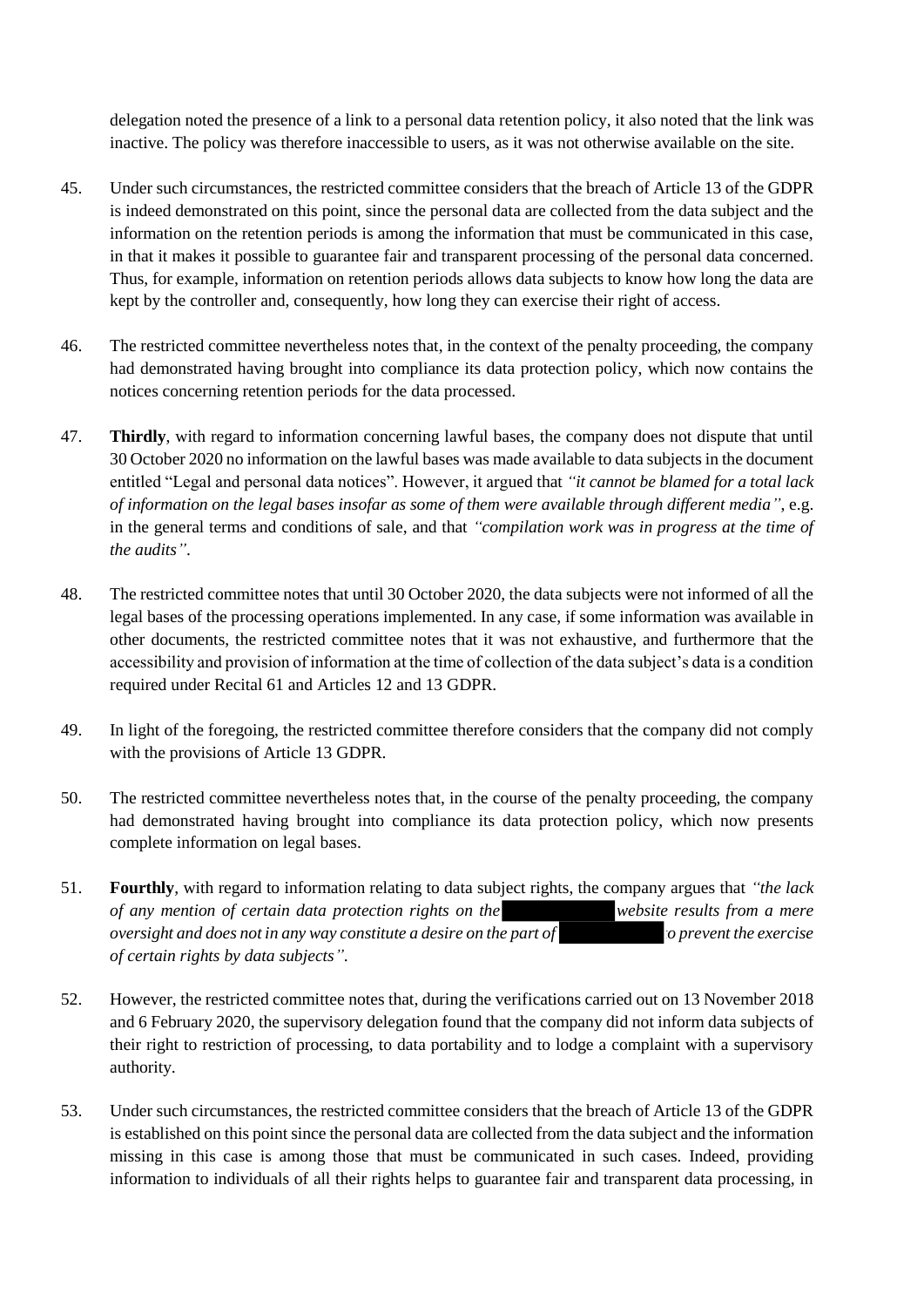that it facilitates their exercise and thus helps to ensure that data subjects have control over the processing of their data.

- 54. However, the restricted committee notes that the company has demonstrated that it has brought into compliance its data protection policy, which now contains full information on the rights of data subjects. In addition, the company states that it has put a page online describing the rights of individuals under the GDPR, accessible via a link at the foot of each page of its website.
- 55. Consequently, the restricted committee considers that the aforementioned facts constitute a breach of Article 13 of the GDPR, but that the company had complied with all the points raised by the end of the investigation.

## **C. On the breach of the obligation to comply with requests to delete personal data pursuant to Article 17 GDPR**

56. Under Article 17 GDPR, the data subject has the right to *"obtain from the controller the erasure of personal data relating to him or her without undue delay and the controller shall be obliged to erase such personal data without undue delay, where one of the following grounds applies: a) the personal data are no longer necessary for the purposes for which they were collected or otherwise processed;*

*b) the data subject withdraws consent on which the processing is based according to point (a) of Article 6(1) (...) and there is no other legal ground for the processing;*

*c) the data subject objects to the processing pursuant to Article 21(1) and there are no overriding legitimate grounds for the processing, or the data subject objects to the processing pursuant to Article 21(2) (...)".*

- 57. During the inspection on 13 November 2018, the supervisory delegation was informed that when an individual requests the deletion of their account, the company does not delete the personal data but only deactivates the account in question, preventing the individual from logging in and blocking the sending of marketing messages. The delegation thus noted the presence in the database of the personal data of a customer of the company (surname, first name and e-mail address) who had previously made a request by e-mail for deletion. Access to his account had simply been disabled.
- 58. The restricted committee holds that it was thus established that the company did not fully comply with deletion requests.
- 59. The restricted committee considers that if, after a request for deletion, certain personal data of customers may be kept in intermediate storage, in particular for legal obligations or evidential purposes or when the company has an overriding legitimate ground, those not necessary in the context of compliance with such other obligations or purposes must be deleted after the exercise of this right, provided that the conditions laid down by Article 17 GDPR are met. It notes in this respect that this was at least the case for the processing of the e-mail address used for marketing purposes, since such processing is based on consent and the right to erasure is available in the event of withdrawal of consent, and that it does not appear from the elements of the proceeding that the retention of the data in question was legitimate on any other basis.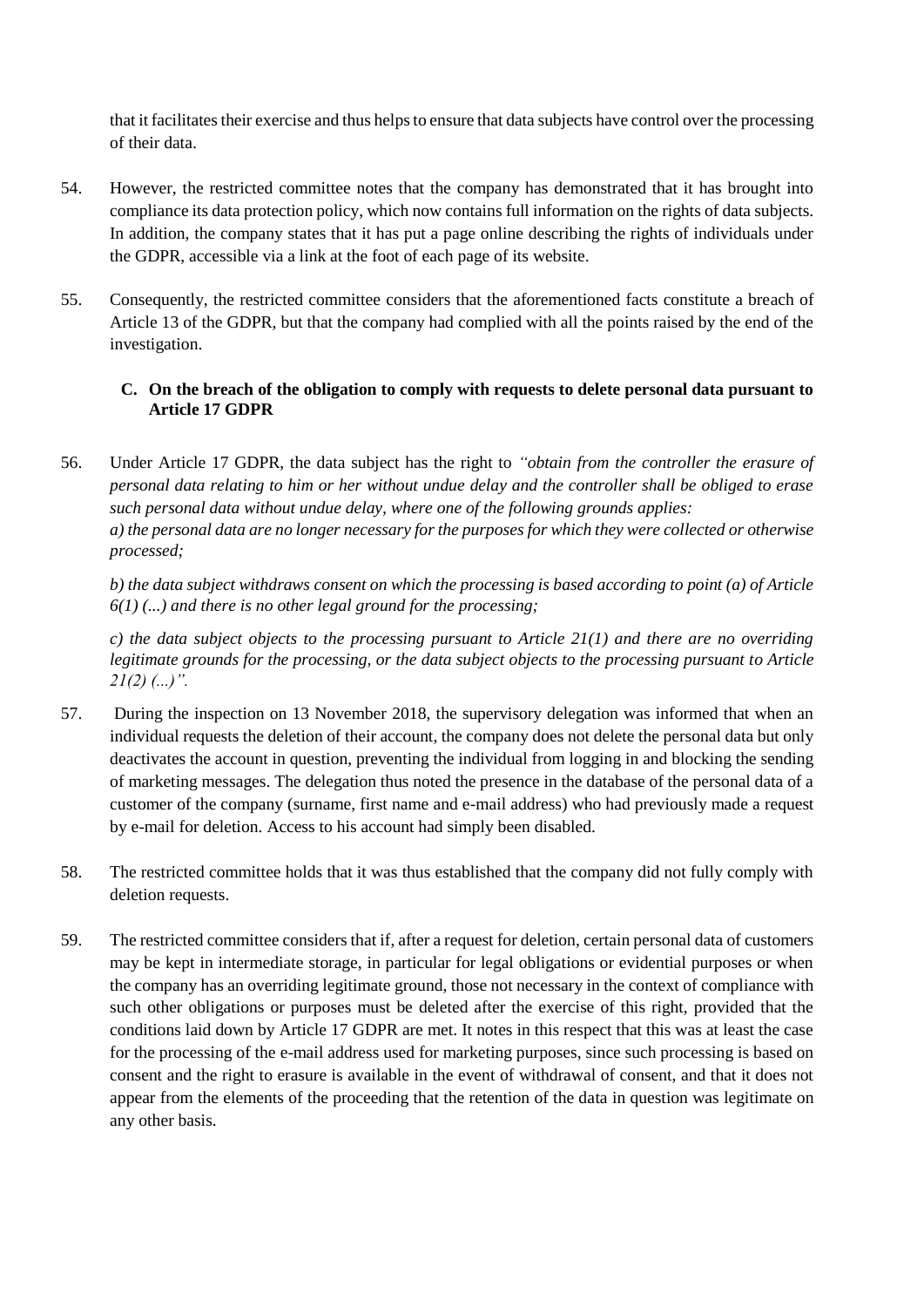- 60. In view of the foregoing, the restricted committee considers that the breach of Article 17 GDPR is established.
- 61. However, it notes that, in the context of the penalty proceeding, the company has demonstrated having taken measures to come into compliance with Article 17 GDPR.
- 62. The company first demonstrated the deletion of the data of the customer who had exercised his right to erasure of data. It then stated that it had taken various measures to improve the processing of requests to exercise rights, by centralising the receipt of requests, by putting a form for exercising rights online which can be downloaded via a direct link inserted on the information page dedicated to the rights of individuals - and by creating the e-mail address , dedicated to questions about personal data and managed by the company's data protection officer. In addition, the company indicated that it had developed a document containing letter templates for responding to requests to exercise rights, including a letter for responding to requests to exercise the right to erasure. Finally, the company has undertaken to set up a tracking system for requests to exercise rights in a specific tool.

## **D. On the breach of the obligation to ensure the security of personal data pursuant to Article 32 GDPR**

63. According to Article 32 GDPR: *"1. Taking into account the state of the art, the costs of implementation and the nature, scope, context and purposes of processing as well as the risk of varying likelihood and severity for the rights and freedoms of natural persons, the controller and the processor shall implement appropriate technical and organisational measures to ensure a level of security appropriate to the risk, including inter alia as appropriate:*

*a) the pseudonymisation and encryption of personal data;*

*b) the ability to ensure the ongoing confidentiality, integrity, availability and resilience of processing systems and services;*

*c) the ability to restore the availability and access to personal data in a timely manner in the event of a physical or technical incident;*

*d) a process for regularly testing, assessing and evaluating the effectiveness of technical and organisational measures for ensuring the security of the processing[…]".*

- 64. **Firstly**, the rapporteur notes that at the time of the inspection on 13 November 2018, authentication when creating an account on the website was based on a password composed solely of six numeric characters, of the "123456" type. The rapporteur then notes that, as regards the company's employees, the password for accessing the customer relationship management software was composed of eight characters, containing at least one number and one letter. Finally, the rapporteur notes that the authentication of employees to the databases was insufficiently secure because the passwords for accessing them were stored, unencrypted, in a text file located on a company computer.
- 65. Firstly, the company does not dispute these facts, but maintains that the security obligation resulting from Article 32 GDPR is a best efforts obligation, not a performance obligation, so the controller's security obligation is to implement measures to reduce risks to an acceptable level, without it being compulsory, or even possible, to obtain a level of security rendering them null and void. The company also stressed that it has never suffered a personal data breach.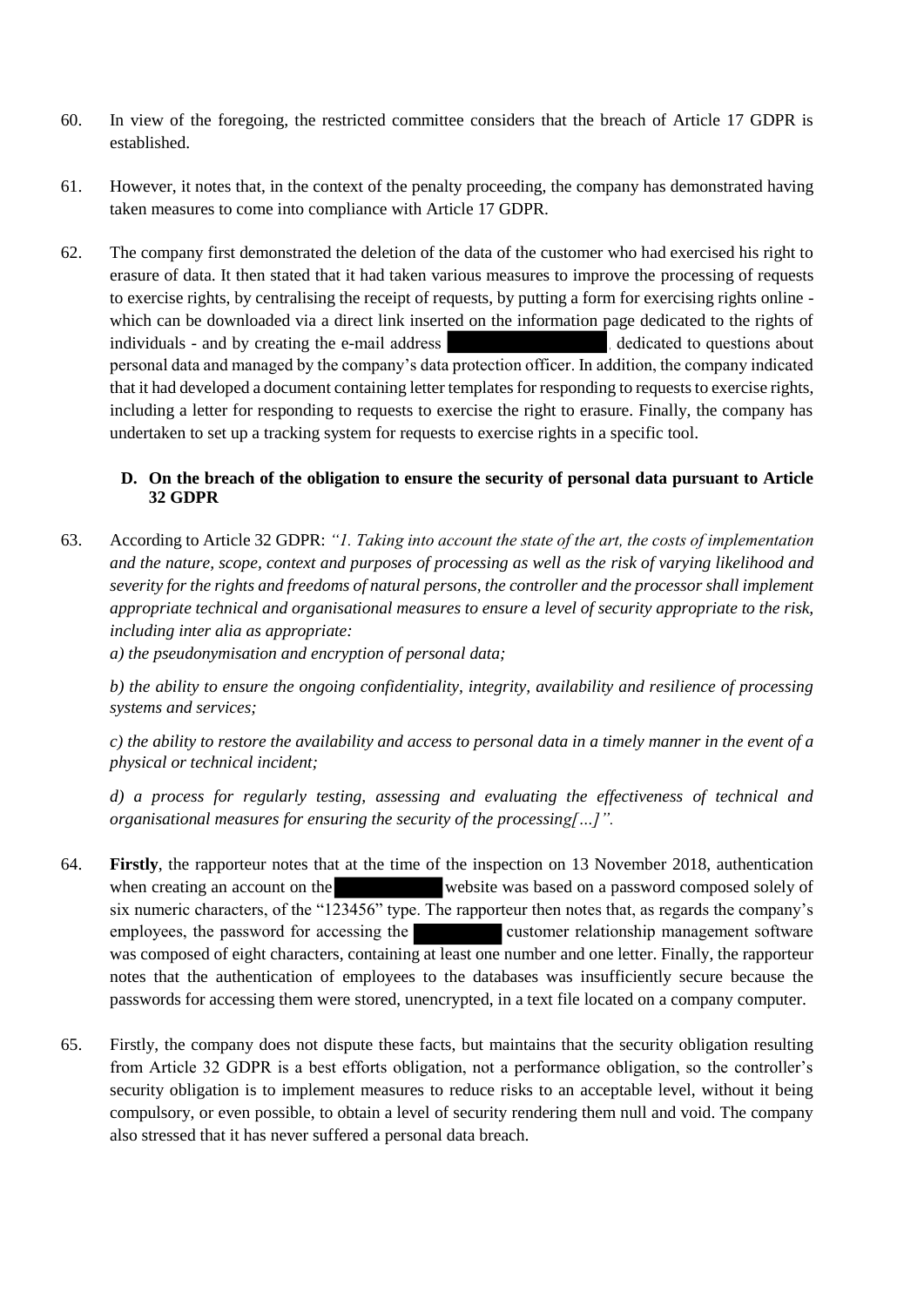- 66. The restricted committee considers that the absence of a personal data breach is not sufficient to demonstrate the absence of an offence, nor is a data breach in itself sufficient to characterise a breach of this article. It is the task of the restricted committee to verify that the controller or, where applicable, the processor, has implemented, in accordance with this article, appropriate technical and organisational measures to prevent the risks of violation and misuse of such data. The appropriateness of the measures is assessed by verifying that the respondent has proportioned those measures, on the basis of the information available to it through reasonable diligence, to the seriousness and likelihood of the foreseeable risks, taking into account the nature and context of the data processing and the cost and complexity of the possible measures.
- 67. Next, the restricted committee considers that the length and complexity of a password remain basic criteria for assessing its strength. It noted in this respect that the need for a strong password is also highlighted by ANSSI.
- 68. For the sake of clarity, the restricted committee recalled that in order to ensure a sufficient level of security and satisfy the password strength requirements, when authentication relies solely on an identifier and password, the CNIL recommends, in its Decision No. 2017-012 of 19 January 2017, that the password have at least twelve characters - containing at least one upper-case letter, one lower-case letter, one number and one special character - or at least eight characters - containing three of these four characters - if it is accompanied by an additional measure such as, for example, the timing of access to the account after several failures (temporary suspension of access, the duration of which increases as attempts are made), setting up a mechanism to guard against automated and intensive attempts (e.g.: a "captcha") and/or locking the account after several failed login attempts.
- 69. In this case, the restricted committee considers that, in view of the rules governing their composition, the strength of the passwords accepted by the company was too weak, leading to a risk of compromise of the personal data it contains.
- 70. Finally, the restricted committee recalled that storing database access passwords unencrypted in a text file on a company computer is not a secure password management solution. Indeed, authentication based on the use of a short or simple password can lead to attacks by unauthorised third parties, such as "brute force" attacks, which consist of systematically testing numerous passwords in succession and thus allowing the associated accounts and the data they contain to be compromised.
- 71. In these circumstances, the restricted committee considers that the respondent company's password management policy was not sufficiently robust and binding to ensure data security within the meaning of Article 32 GDPR.
- 72. However, it notes that, in the course of the penalty proceeding, the company indicated that, with regard to customer accounts, it now requires a strong password comprising a minimum of twelve characters, including one upper-case letter, one lower case letter, one numeric character and one special character, which was corroborated by a screen print. For employees, the company has implemented a strong password on access to Concerning the storage of database access passwords in an unencrypted file, the company demonstrated having discontinued the practice and that it has implemented a secure password management solution by subscribing to the solution, which guarantees encrypted password storage.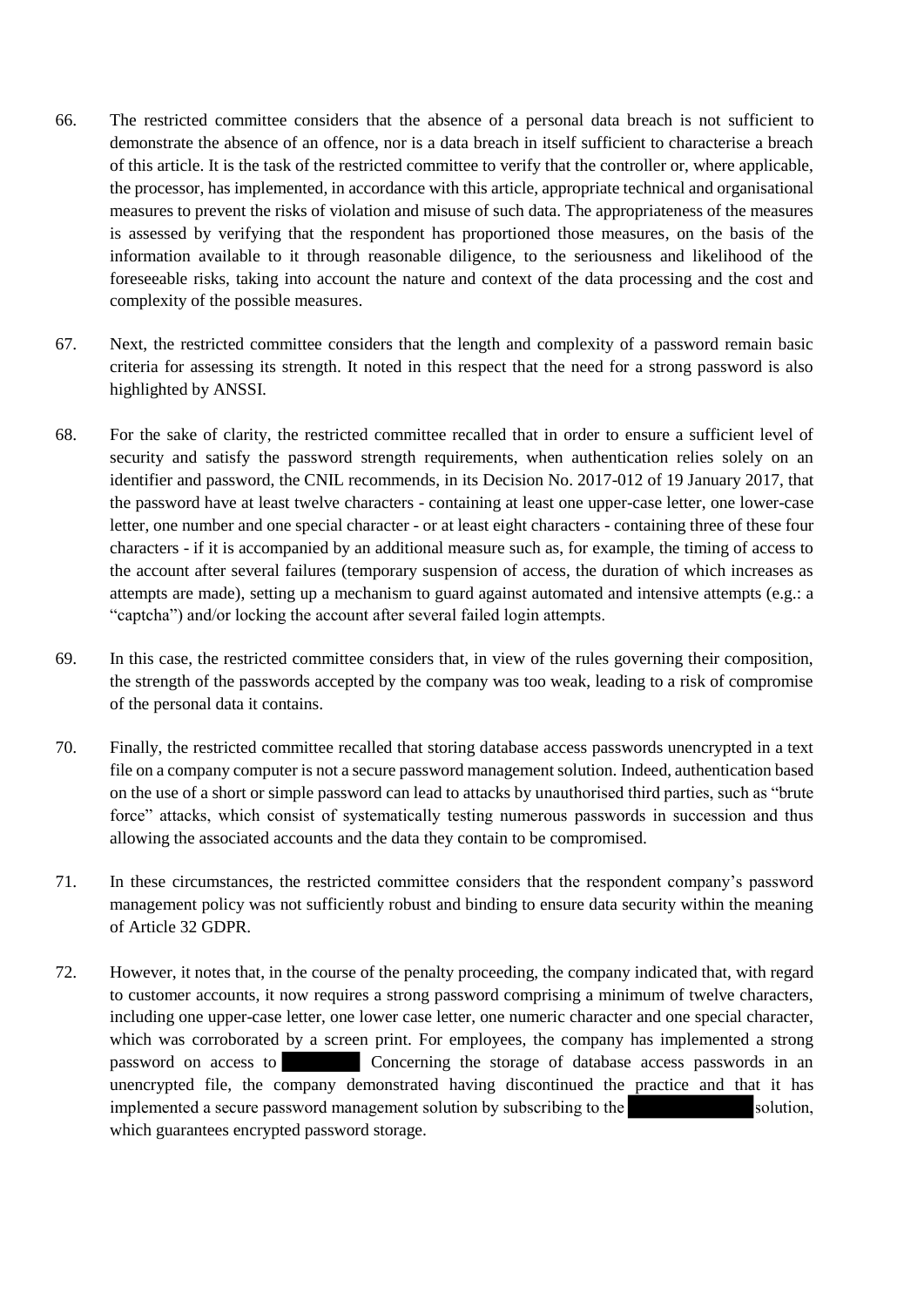- 73. **Secondly,** the rapporteur notes that the hash function used for the storage of passwords of employees using the website was obsolete (MD5).
- 74. In its defence, the company did not contest these facts, but repeated the same argument on the bestefforts obligation.
- 75. The restricted committee recalls that the use of the MD5 hash function by the company has not been considered state of the art since 2004 and its use in cryptography or security is prohibited. Thus, the use of this algorithm would allow a person with knowledge of the hashed password to decrypt it without difficulty in a very short time (e.g. by means of freely accessible websites that allow the value corresponding to the password hash to be retrieved).
- 76. In these circumstances, in view of the risks incurred by the individuals mentioned above, the restricted committee considers that the hash system used did not make it possible to guarantee the security of the data, within the meaning of Article 32 GDPR.
- 77. However, it notes that, in the context of the penalty proceeding, the company demonstrated having implemented a satisfactory hashing system, in SHA256, of all users' passwords.
- 78. **Thirdly,** the rapporteur notes that the company's employees had access to a copy of the production database through an account shared by four employees.
- 79. In its defence, the company did not contest these facts, but repeated the same argument on the bestefforts obligation.
- 80. The restricted committee recalls that the attribution of a unique identifier per user and the prohibition of shared accounts are among the indispensable precautions to guarantee effective traceability of access to a database. In this case, the sharing of the account allowing access to the copy of the production database by four employees does not make it possible to guarantee proper authentication of users and, consequently, effective management of accreditations and proper traceability of access. Such a lack of traceability of access does not allow the identification of fraudulent access or the author of any deterioration or deletion of personal data.
- 81. In these circumstances, the restricted committee considers that the use of a generic account does not guarantee data security within the meaning of Article 32 GDPR.
- 82. However, it notes that, in the context of the penalty proceeding, the company demonstrated having taken measures by setting up an authentication system for accredited users.

## **E. On the breach of obligations relating to information (cookies) stored on users' electronic communications terminal equipment, in accordance with Article 82 of the French Data Protection Act**

*[Offence not subject to cooperation on which the supervisory authorities concerned do not have to take a position.]*

83. Article 82 of the French Data Protection Act requires that users be informed and that their consent be obtained before any registration or access to information already stored in their equipment. Any deposit of cookies or other trackers must therefore be preceded by the information and consent of the persons concerned. This requirement does not apply to cookies whose "exclusive purpose is to enable or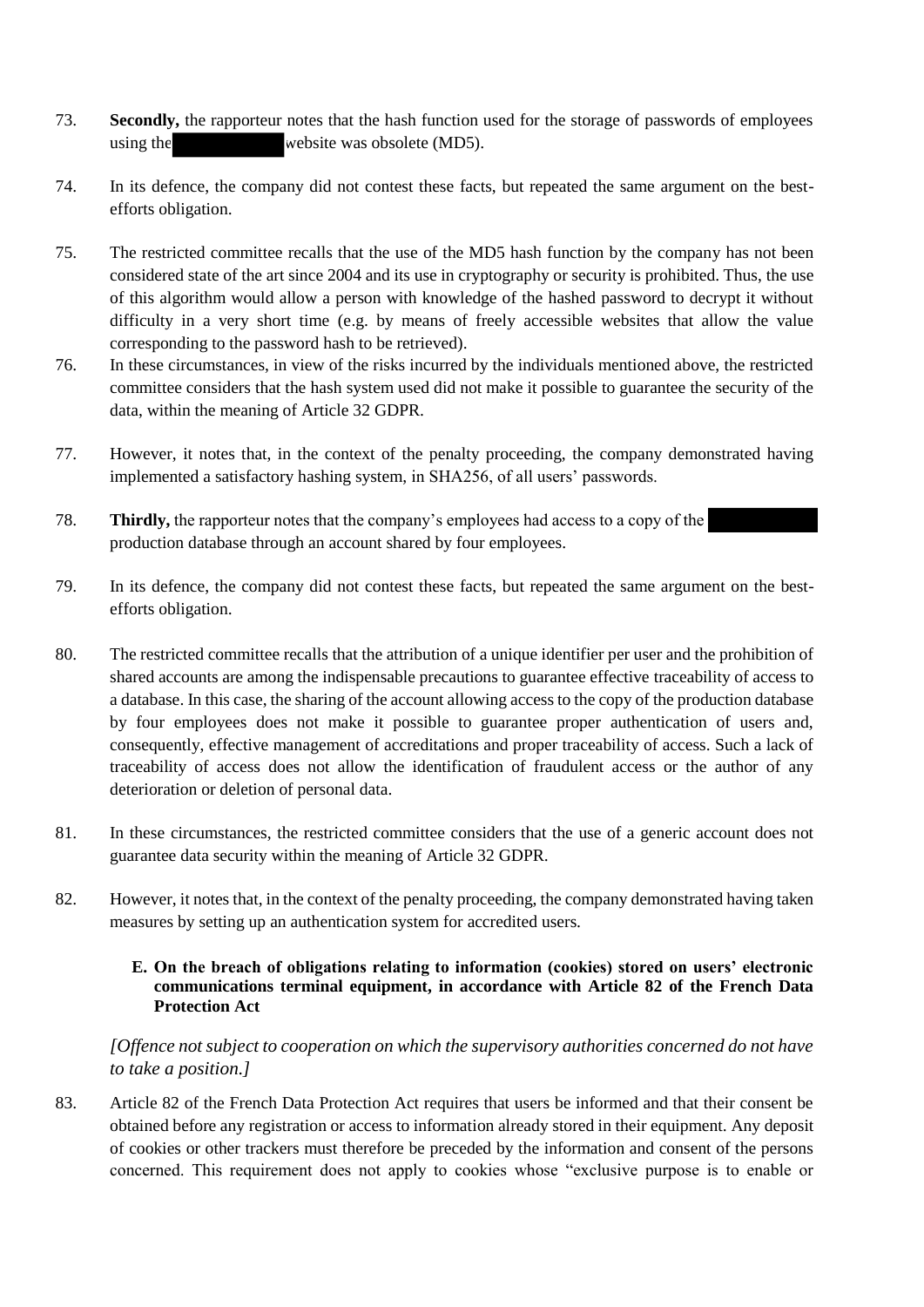facilitate electronic communication", or those "strictly necessary for the provision of an online communication service at the express request of the user".

- 84. The rapporteur considers that the company did not comply with these provisions since it emerged from the online inspections of 6 February 2020 and 13 January 2021 that, on arrival at the website, several cookies that did not fall within the scope of the two exceptions mentioned above were deposited on the user's terminal as soon as they arrived on the site's home page, and before any action on their part.
- 85. The company does not dispute these facts.
- 86. In fact, the restricted committee notes that it emerged from the findings of the online inspection of 6 February 2020 that thirty-two cookies were automatically deposited as soon as the user arrived on the site's home page, and before any action was taken by the user. In response to a request for further information from the CNIL, the company indicated on 4 March 2020 that the purposes of the cookies deposited were to have *"better knowledge of customers"*, *"better advertising targeting"* and to personalise *"the offering and promotional operations"*.
- 87. The restricted committee also noted that, even though the company had stated, in its observations in response of 16 December 2020, that it had *"stopped, since 10 November 2020 automatic depositing cookies subject to consent"* when users arrived on its site, the delegation noted, during the online inspection of 13 January 2021, the deposit of thirteen cookies upon arrival on the website. By e-mail dated 26 January 2021, the company sent the additional documents requested during the inspection and confirmed, in particular, that some of the cookies deposited were for advertising purposes.
- 88. Consequently, since the cookies deposited were not exclusively for the purpose of allowing or facilitating electronic communication and were not strictly necessary for the provision of the service, the company is required to obtain the consent of users prior to their deposit.
- 89. The restricted committee therefore considers that there has been a breach of Article 82 of the French Data Protection Act.
- 90. However, the restricted committee emphasised that the company had made significant changes to its website during the penalty proceeding, and that the cookies for which users' consent was required were no longer automatically deposited on the user's terminal when they arrived on the site's homepage since 26 January 2021.

#### **F. On the breach of the obligation to gather consent from the data subject of a direct marketing operation using an electronic communications system in accordance with Article L. 34-5 CPCE**

*[Offence not subject to cooperation on which the supervisory authorities concerned do not have to take a position.]*

91. According to Article L. 34-5 CPCE: *"Direct marketing by means of automated electronic communication systems within the meaning of Article [L. 32, 6](https://www.legifrance.gouv.fr/affichCodeArticle.do?cidTexte=LEGITEXT000006070987&idArticle=LEGIARTI000006465394&dateTexte=&categorieLien=cid)°, is prohibited, by fax or electronic mail using the contact details of a natural person, subscriber or user, who has not expressed their consent prior to receiving direct marketing by this means.*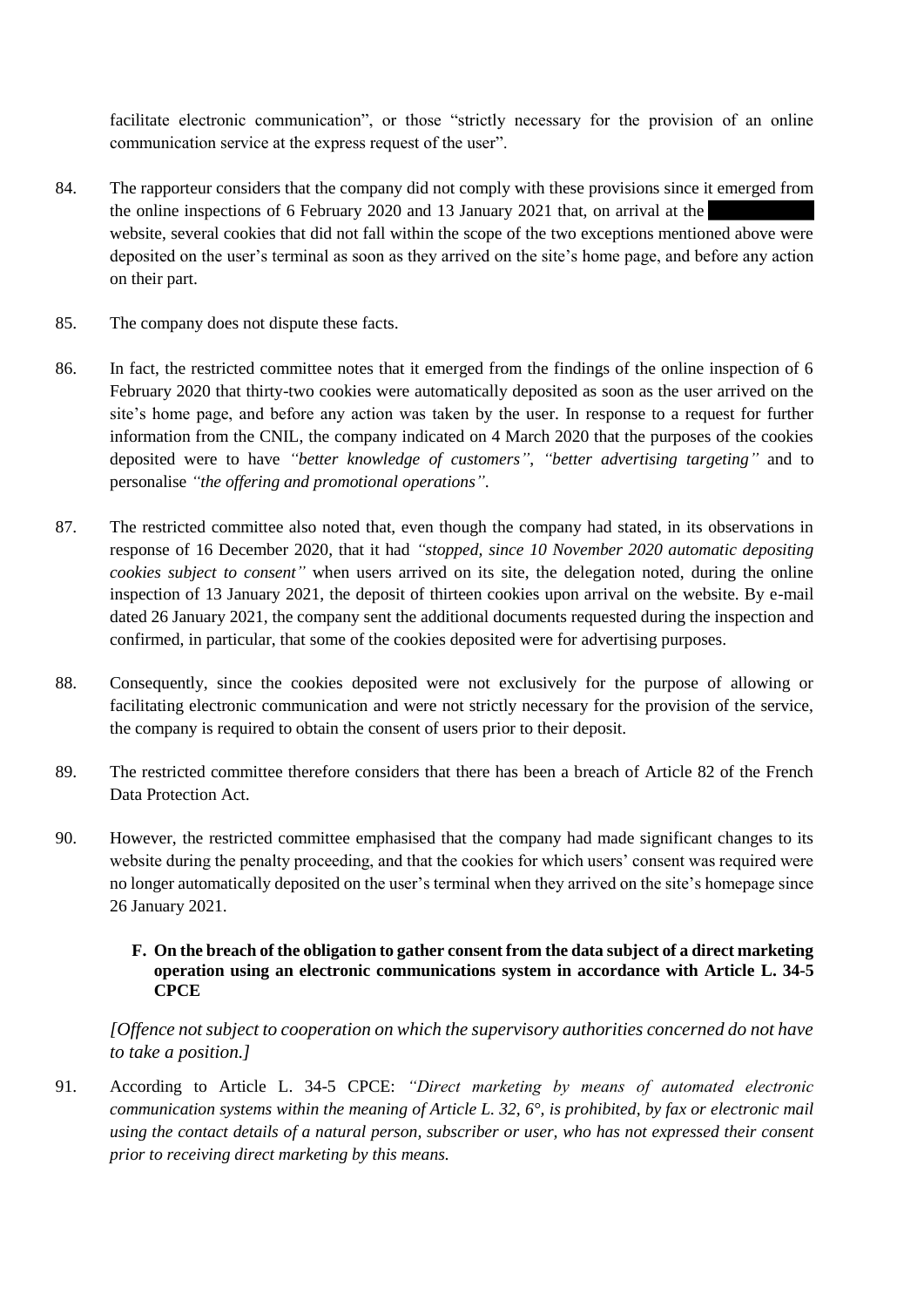*For the application of the present article, consent shall mean any expression of free, specific and informed intent whereby a person agrees that personal data related to them is used for direct marketing purposes. […]*

*However, direct e-mail marketing is authorised if the recipient's contact details have been collected from them, in compliance with the provisions of French Data Protection Act No. [78-17 o](https://www.legifrance.gouv.fr/affichTexte.do?cidTexte=JORFTEXT000000886460&categorieLien=cid)f 6 January 1978, in connection with a sale or provision of services, if the direct marketing concerns products or services similar to those previously provided by the same natural person or legal entity, and if the recipient is offered, expressly and unambiguously, the opportunity to object, without charges, other than those related to the transmission of the refusal, in a simple manner, to the use of his/her contact details at the time they are collected and every time a marketing e-mail is sent to them if they have not initially refused such use".*

- 92. The rapporteur notes that during the inspections carried out on 13 November 2018 and 6 February 2020, the delegation found that, when an account was created without a purchase being made on the company's website, no procedure for obtaining consent to the collection and processing of personal data for the purpose of marketing by e-mail was implemented.
- 93. In its defence, the company argued that because of the information on the site, individuals who had created an account could not have been unaware that the company would regularly send them commercial communications by e-mail. It also recalls that in order to validate a registration when creating an account on the company's website, the person must accept the company's general terms and conditions of sale, which provide that their personal data will be used by the company to inform them by e-mail of upcoming sales and special offers.
- 94. The restricted committee considers that the creation of an account does not prejudge the eventual ordering of products from the company . The restricted committee considers that, in the absence of purchases, the company cannot validly plead the benefit of the exception created by Article L. 34-5 CPCE allowing marketing without prior consent when the recipient's contact details have been collected from them in connection with a sale or provision of services and if the direct marketing concerns products or services similar to those provided by the same natural person or legal entity.
- 95. Consequently, the restricted committee considers that the company was required to obtain the free, informed, specific prior consent of persons creating an account on its website without having made a purchase, to receive direct marketing messages by e-mail, in accordance with Article L. 34-5(1) CPCE.
- 96. In these circumstances, the restricted committee considers that the breach of Article L. 34-5 of the CPCE is established.

In the course of the proceeding, the company demonstrated having inserted a checkbox on the online account creation form to allow for specific and unambiguous consent to be taken into account for persons wishing to create an account in the future.

97. For individuals who already had an account on the ebsite, the company says it plans to send marketing emails only to those who have already made a purchase on its site. It also reported that it had sent emails to obtain the consent of 549 prospects who had not yet given their consent to receive electronic marketing messages or made a purchase following the creation of their account.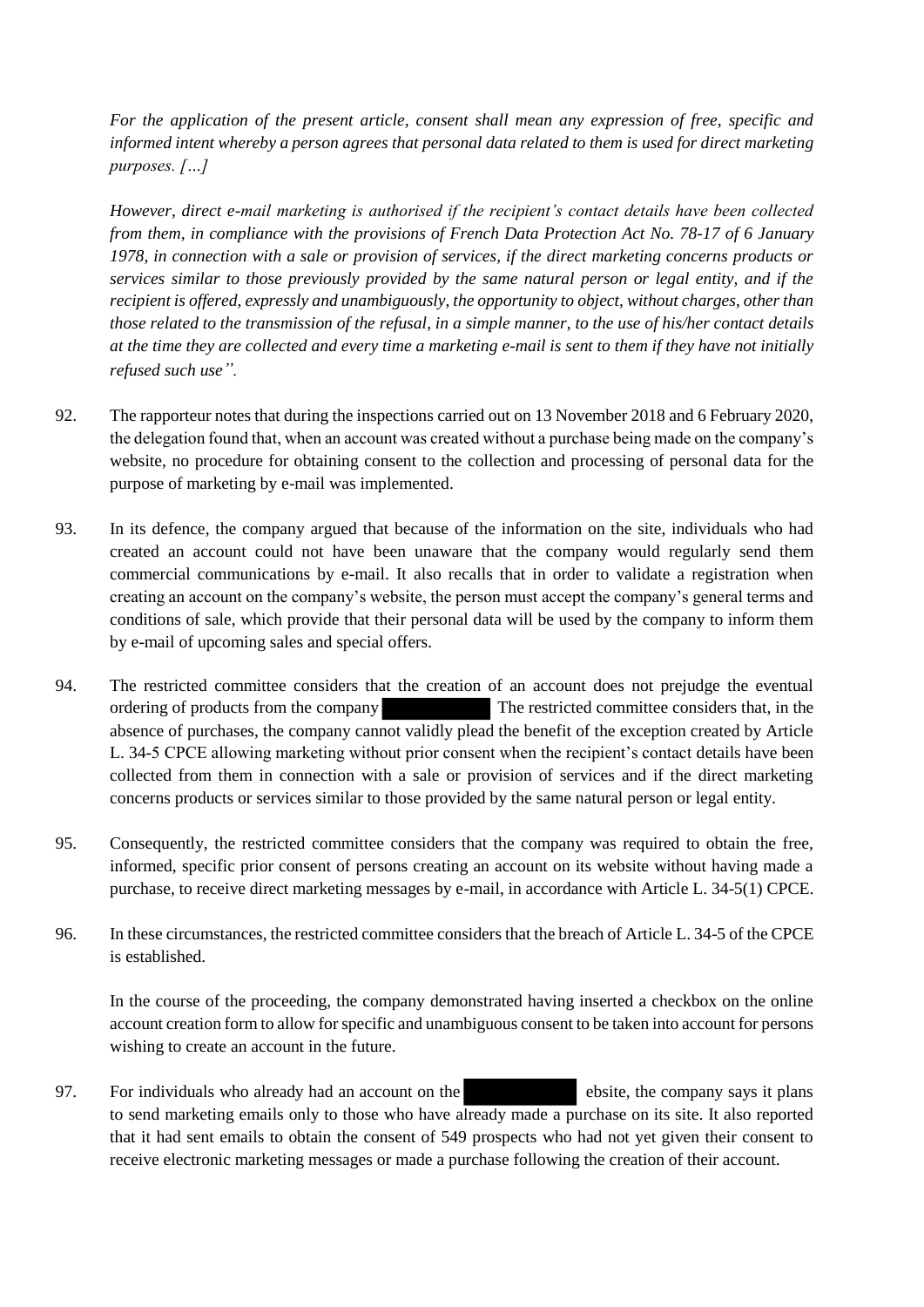- 98. During the meeting of the restricted committee, the company also specified that in order to comply with the provisions of Article L. 34-5 CPCE, it intended to send each prospect who had not yet given their consent five e-mails aimed at obtaining their consent to receive electronic marketing. Those five emails would be sent within a period of 100 days from the date of the prospect's last activity. The company indicated that after 100 days of inactivity on the part of the prospect and without the latter's consent to receive marketing messages following the five e-mails it had sent to them, it would stop marketing to them.
- 99. The restricted committee considers that the fact of soliciting the persons in question to ask them if they wish to receive marketing e-mails constitutes in itself a processing operation which cannot be based, in this case, on any legitimate interest of the company. It is clear from the documents in the file that, by choosing to create an account on the company's website in order to access its offers, the prospective customers have shown a certain interest in the services offered by the company and that they can therefore reasonably expect the company to contact them. However, it considers that sending prospects five emails, let alone over a period of 100 days, exceeds the number of emails they could reasonably expect to receive.
- 100. In these circumstances, the restricted committee considers that the company has not been brought in full compliance by the closing date of the investigation.

## **III. On corrective powers and their publication**

101. Under the terms of Article 20 III of the amended Act of 6 January 1978:

*"When the controller or his processor fails to comply with the obligations resulting from Regulation (EU) 2016/679 of 27 April 2016 or this law, the chair of the CNIL may also, if applicable, after sending the warning provided for in point I of this article or, where applicable, in addition to an order provided for in II, contact the restricted committee of the CNIL with a view to the announcement, after adversarial procedure, of one or more of the following measures: […]*

*2. An injunction to bring the processing into compliance with the obligations resulting from Regulation (EU) 2016/679 of 27 April 2016 or this law or to comply with the requests made by the data subject to exercise his/her rights, which may be accompanied, except in cases where the processing is implemented by the State, with a penalty fine not exceeding 100,000 euros per day of delay from the date fixed by the restricted committee; […]*

*7. With the exception of cases where the processing is implemented by the State, an administrative fine may not exceed 10 million euros or, in the case of a company, 2% of the total annual global turnover of the previous financial year, whichever is the greater. In the cases mentioned in 5 and 6 of Article 83 of Regulation (EU) 2016/679 of 27 April 2016, these upper limits shall be increased, respectively, to 20 million euros and 4% of the said turnover. In determining the amount of the fine, the Restricted Committee shall take into account the criteria specified in the same Article 83."*

Article 83 GDPR states that *"Each supervisory authority shall ensure that the imposition of administrative fines pursuant to this Article in respect of infringements of this Regulation referred to in paragraphs 4, 5 and 6 shall in each individual case be effective, proportionate and dissuasive"*, before specifying the elements to be taken into account when deciding whether to impose an administrative fine and to decide on the amount of that fine.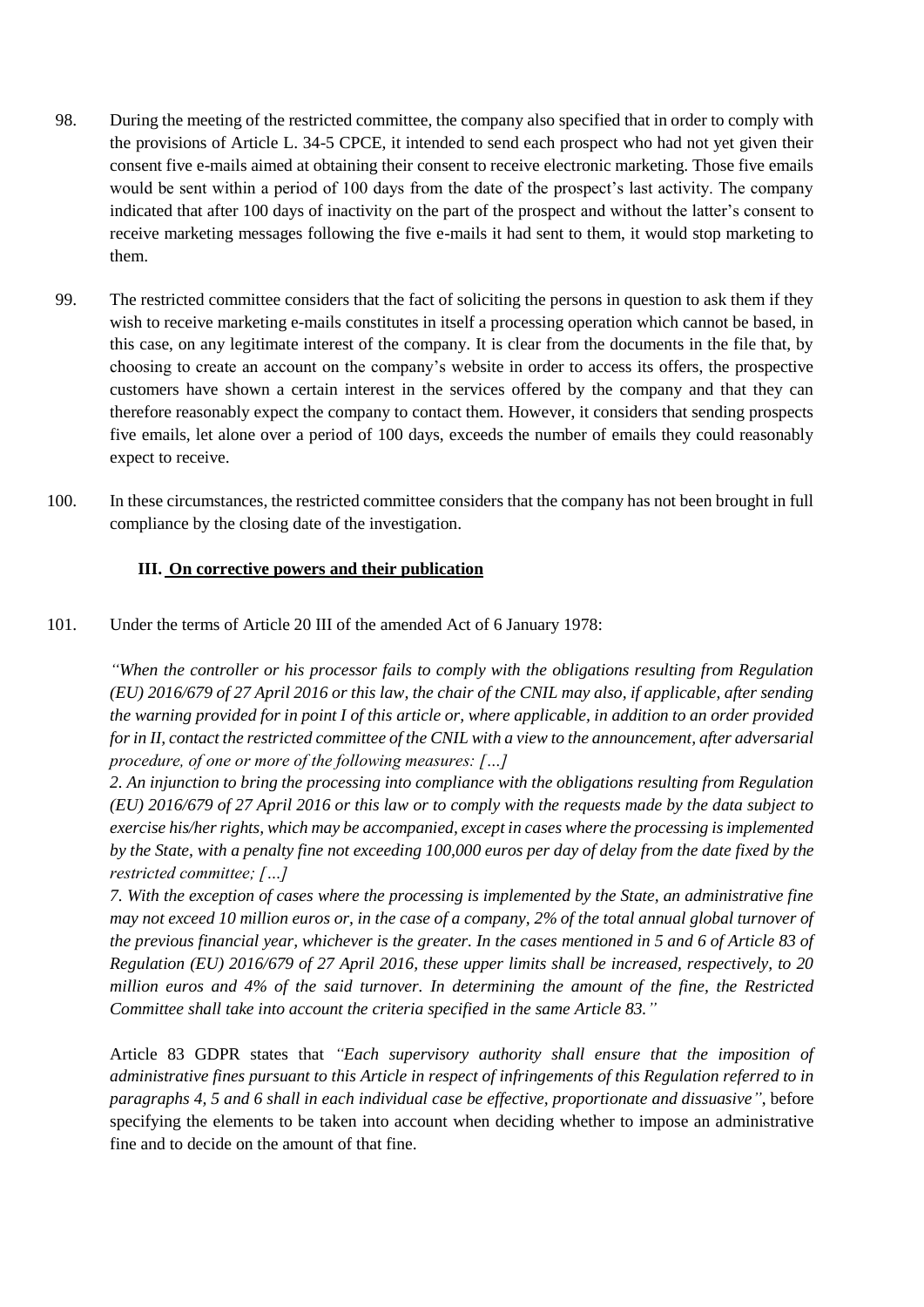- 102. **Firstly**, on the principle of imposing a fine, the company maintains that such a measure is not justified. It points out in particular that it has never been condemned by the restricted committee, that the aforementioned breaches do not in any way constitute a deliberate breach of the GDPR, that the data subjects have not suffered any damage, that no specific data referred to in Articles 9 and 10 GDPR is concerned, that it has cooperated in good faith with the CNIL throughout the procedure and that it has taken measures to bring itself into compliance.
- 103. The rapporteur recalls that in determining the amount of an administrative fine, the restricted committee must take into account the criteria specified in Article 83 GDPR, such as the nature, gravity and duration of the infringement, the measures taken by the controller to mitigate the damage suffered by the data subjects, the degree of cooperation with the supervisory authority and the categories of personal data concerned by the infringement.
- 104. Firstly, the restricted committee considers that the company has demonstrated gross negligence with regard to the fundamental principles of the GDPR, since six breaches have been found, particularly of the principle of limiting the data retention period, the obligation to inform data subjects of the processing of their personal data and the obligation to respect their rights.
- 105. The restricted committee then noted that several breaches found concerned a significant number of individuals, namely users in France, in Spain, in Italy and in in Portugal.
- 106. Finally, the restricted committee notes that the compliance measures put in place following the notification of the penalty report do not concern all the breaches and do not exonerate the company from its responsibility for the past, in particular in view of the breaches observed,
- 107. Consequently, the restricted committee considers that an administrative fine should be imposed in view of the breaches of Articles 5(1)(e), 13, 17 and 32 GDPR, 82 of the French Data Protection Act and L. 34-5 of the CPCE.
- 108. **Secondly**, with regard to the amount of the fine concerning breaches of the GDPR, the restricted committee recalls that Article 83(3) GDPR provides that in the event of multiple breaches, as in the case in point, the total amount of the fine may not exceed the amount set for the most serious breach. Insofar as the company is alleged to be in breach of Articles  $5(1)(e)$ , 13, 17 and 32 GDPR, the maximum fine that can be imposed is 20 million euros or 4% of annual worldwide turnover, whichever is higher.
- 109. With regard to the amount of the fine relating to the breach of Article 82 of the French Data Protection Act and Article L. 34-5 CPCE, the restricted committee recalls that with regard to breaches of provisions originating in texts other than the GDPR, as is the case with Article L. 34-5 CPCE, which transposes into domestic law the "ePrivacy" Directive, Article 20, paragraph III, of the "French Data Protection Act" gives it the competence to impose various penalties, in particular an administrative fine, the maximum amount of which may be equivalent to 2% of the total annual worldwide turnover of the previous financial year generated by the controller. Furthermore, the determination of the amount of this fine is assessed in light of the criteria specified in Article 83 GDPR.
- 110. The restricted committee also recalls that administrative fines must be dissuasive but proportionate. In particular, it considers that the company's activity and financial situation must be taken into account when determining the penalty and, in particular, in the case of an administrative fine, its amount. In this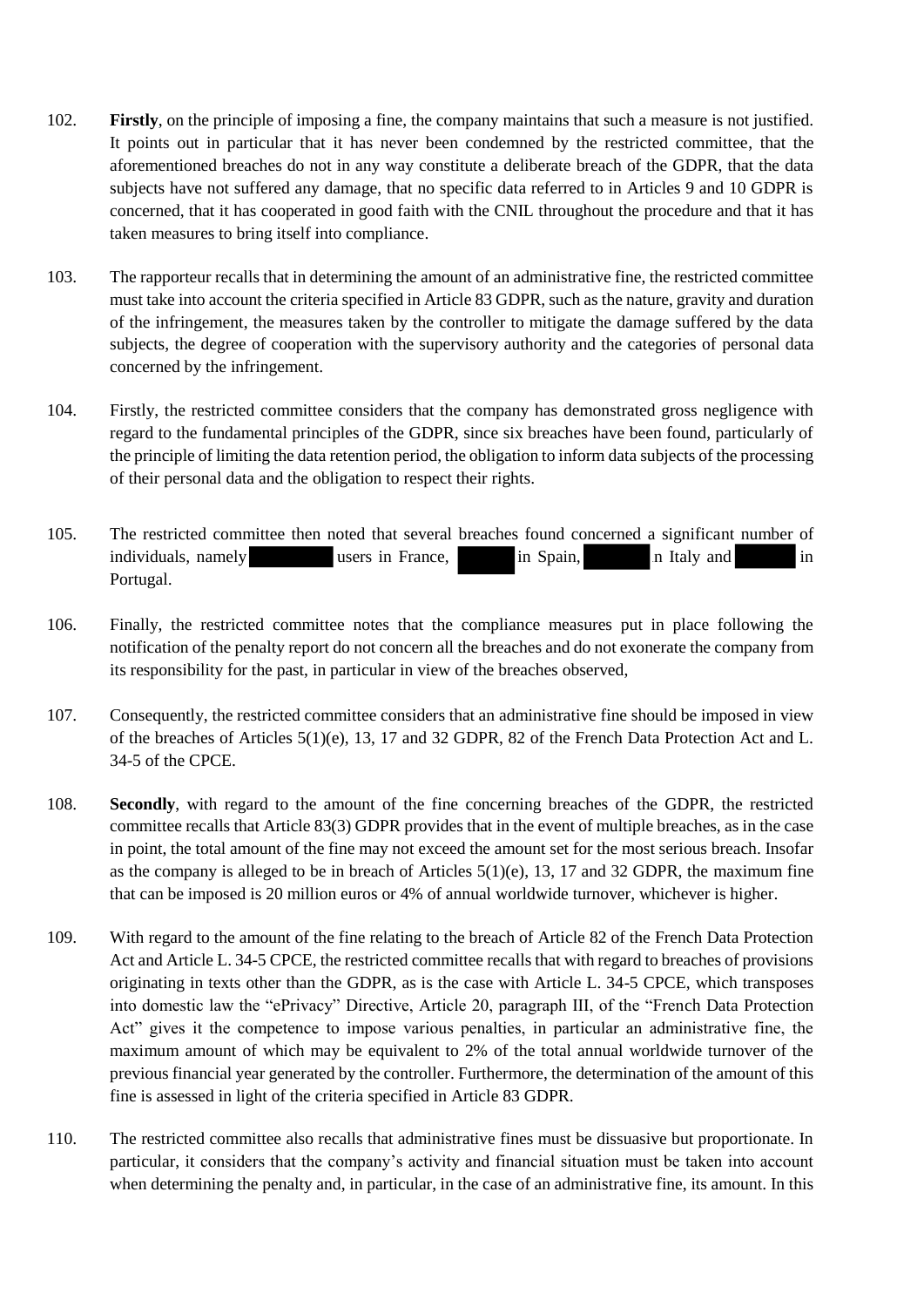regard, it notes that the company reports turnover from 2018 to 2020 of approximately euros, then approximately euros and finally approximately euros, for a net profit of euros, then euros and finally euros, respectively. Consequently, the amount proposed in the report is far from reaching the maximum amount of financial penalty stipulated by the GDPR since it represents only % of the company's turnover. In view of these elements, the restricted committee considers that the imposition of a fine of 500,000 euros appears justified, i.e. 300,000 euros for the breaches of Articles 5(1)(e), 13, 17 and 32 GDPR and 200,000 euros for the breaches of Article 82 of the French Data Protection Act and Article L. 34-5 CPCE.

- 111. **Thirdly,** an injunction to bring the processing into compliance with the provisions of Article 5(1)(e) GDPR and Article L. 34(5) CPCE was proposed by the rapporteur when the report was notified.
- 112. The company argues that the actions it has taken in relation to all the breaches identified should lead to the Rapporteur's proposal for injunctions not being followed.
- 113. With regard to the breach of the obligation to define and respect a retention period for personal data proportionate to the purpose of the processing pursuant to Article 5(1)(e) GDPR, the company indicated that it had implemented an internal procedure for archiving and then anonymising the data.
- 114. However, the restricted committee considered that the company had not provided, as at the date of the close of the investigation, any information enabling it to attest to compliance on this point. In any case, it considers that the information provided during the session is not sufficient to decide at this stage whether it will comply with Article 5(1)(e) GDPR.
- 115. With regard to the breach of the obligation to obtain the consent of the data subject of a direct marketing operation by means of an automated electronic communications system pursuant to Article L. 34-5 CPCE, the restricted committee considers that the company has taken satisfactory measures to obtain the consent of persons when creating an account on the website. The restricted committee also noted that the company had undertaken, in the course of the procedure, to stop sending direct marketing messages by e-mail to prospective customers without their prior consent. However, it considers that it has not demonstrated full compliance with Article L. 34-5 CPCE insofar as it intends to seek the consent up to five times of persons who have created an account in the past. Consequently, the restricted committee considers that an injunction should be imposed on this point.
- 116. **Fourthly,** the restricted committee considers that the publication of the penalty is justified in view of the plurality of breaches identified, their persistence, their seriousness and the number of data subjects.